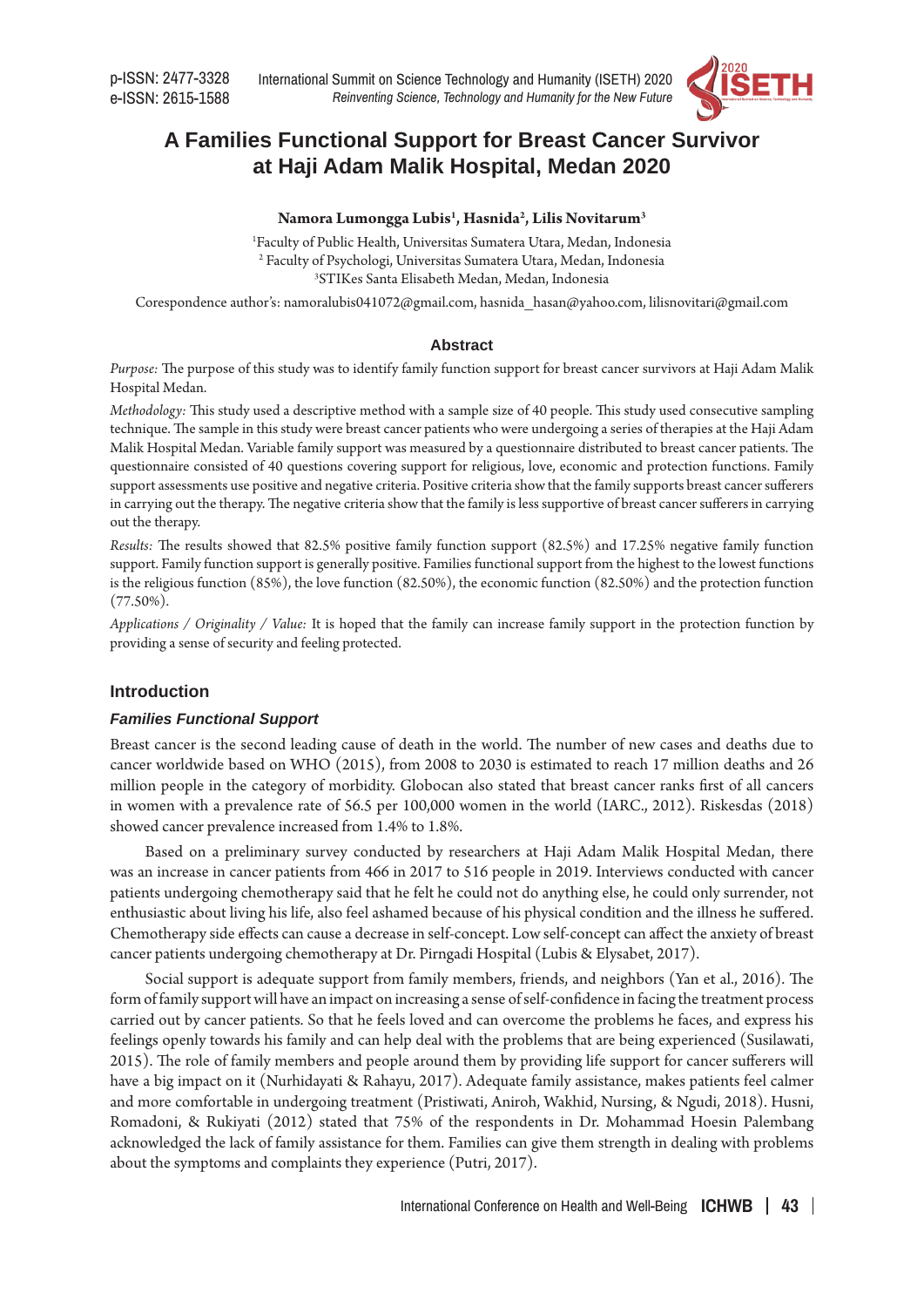

p-ISSN: 2477-3328 e-ISSN: 2615-1588

Medical care is very important for breast cancer, social support can increase the effectiveness of the treatment because it helps women to have a positive perspective about their health condition and to better manage their disease (Dumrongpanapakorn & Liamputtong, 2017). Social support must be modified to meet the individual needs of women. The healthcare profession is an important source of social support for women with breast cancer. Having an understanding and sensitivity to these women's experiences and challenges means that health care professionals can provide more individual support and care for women during their vulnerable life periods (Dumrongpanapakorn & Liamputtong, 2017).

Support from family and relatives is one of the best motivations for patients undergoing chemotherapy. It is proven that no patient comes alone during chemotherapy, so the patient waits more for their family to carry out chemotherapy and this can be related to the results of the study, the number of respondents 57 people (87.7 percent) made chemotherapy re-visits more than once and 100 percent accompanied by their family during chemotherapy. (Halimatussakdiah & Junardi, 2017). This shows that the patient's family support is very good, so that the patient is motivated to run chemotherapy even though the chemotherapy schedule changes 1-3 days from the initial schedule.

According to Husni, Romadoni, and Rukiyati (2012) also show that there is a significant relationship between family support and the quality of life of breast cancer patients in the Surgical Inpatient Installation of Dr. Mohammad Hoesin Palembang in 2012 with a p value of 0.013. This research is supported by Lubis and Hasnida (2016) that social support interventions significantly influence cancer patients to increase selfesteem and reduce levels of depression. Social support has a significant effect on cancer sufferers, social support interventions are much more effective in reducing depression levels than by increasing participants' self-esteem (Lubis & Hasnida, 2016).

Social support includes support from external resources and covers all sectors of society consisting of family, friends, colleagues / colleagues, and other organizations. Family support has a significantly greater positive impact on patients than friends and other supports. Family support may be linked to culture and traditions in China that dictate that family members have an obligation to provide emotional and economic support to patients. Social support, especially family support, plays a buffering role in reducing mental stress and improving the quality of life in cancer patients (Wen, 2017).

Family support aims to provide better conditions for people who are in a social environment. Family support can take the form of carrying out family functions. In general, family functions include religious functions, loving functions, protection functions, and economic functions (UU No. 10, 1992). Assistance by family makes breast cancer sufferers no longer feel left out from their group, feel cared for by the people around them (family), do not feel isolated from the environment, feel that someone is a place to share feelings and experiences, and no longer feel they have to be alone without being around. attention from others. These things will foster feelings of empowerment, confidence, feeling valued and also feeling needed (Widyakusuma, 2013).

Social support can be considered to reduce the effect and directly improve the mental health of individuals or families, social support is an important strategy that must exist in times of stress for families (Friedman, 2013). Social support can also serve as a preventive strategy to reduce stress due to its negative effects (Roth, 1996). This family support system of task-oriented help is often provided by extended family, friends, and neighbors. Assistance from extended families is also provided in the form of direct assistance, including ongoing and intermittent financial assistance, shopping, child care, physical care for the elderly, performing household tasks, and practical assistance during times of crisis (Friedman, 2013). According to Friedman (2013), the family functions as a support system for its members. Family members suffering from breast cancer are that people who are supportive, always ready to provide help and assistance if needed. There are four dimensions of family support, namely emotional support, information support, instrumental support, and reward support.

Assistance is part of family, friends, volunteers, as well as nurses and medical personnel who help in the patient's healing process. The immediate family automatically acts as the main companion and life support for cancer patients. Making many decisions, doing everything that is needed by patients, and taking care of everything related to hospital administration, insurance, medicines, and what is needed by patients is also the duty of a family in terms of assisting cancer patients (Nahdya, 2017).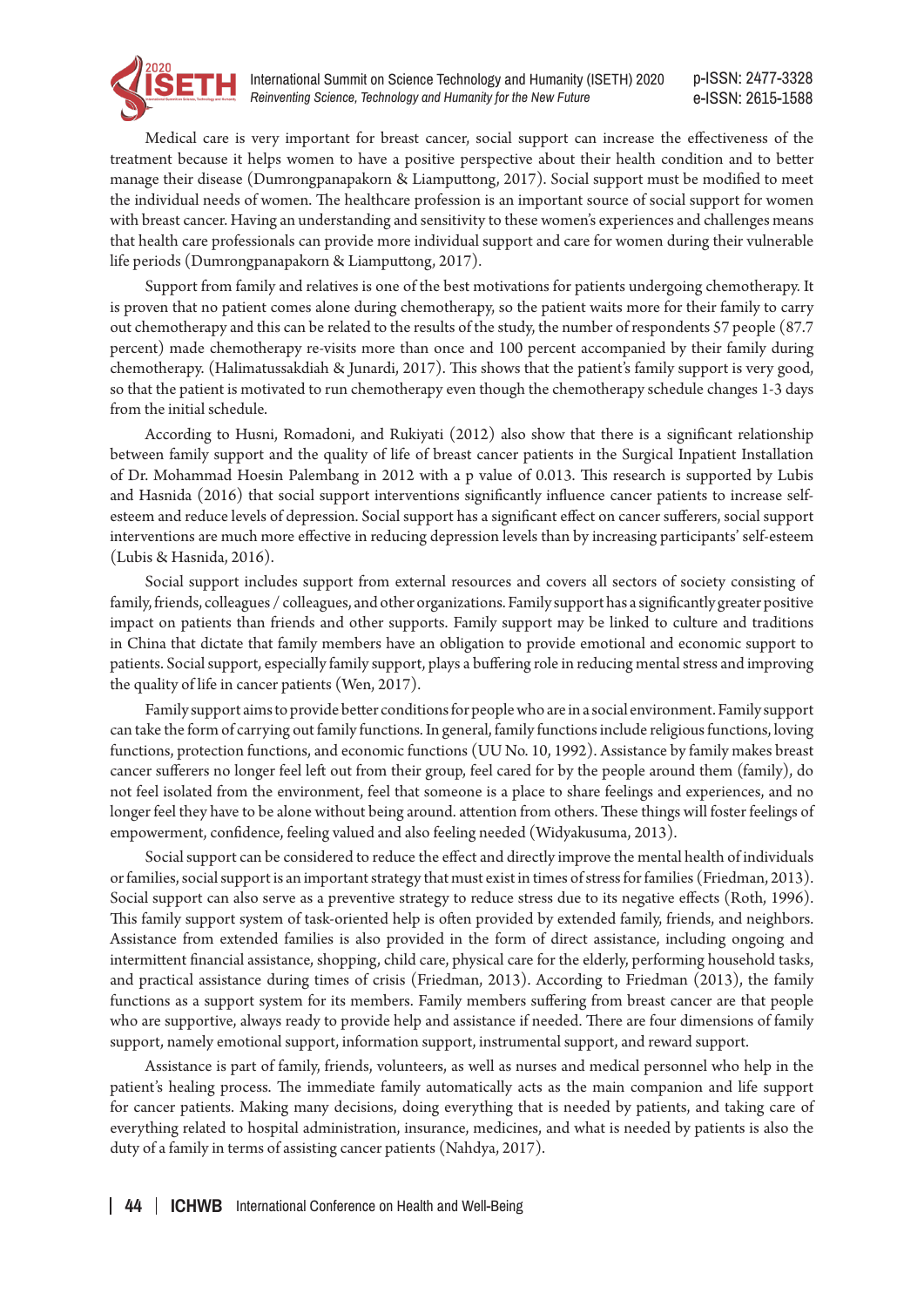p-ISSN: 2477-3328 e-ISSN: 2615-1588

International Summit on Science Technology and Humanity (ISETH) 2020 *Reinventing Science, Technology and Humanity for the New Future*



Based on this background, the researchers are interested in researching « Families Functional Support for Breast Cancer Survivor at Haji Adam Malik Hospital, Medan 2020". The purpose of this study is to identify functional support families for breast cancer survivor in Haji Adam Malik Hospital, Medan 2020.

# **Methodology**

#### *Sampel*

This study used a descriptive method with a sample size of 40 people. The sample in this study were breast cancer survivors who ran a series of therapy in Haji Adam Malik Hospital, Medan.

#### *Material*

The family function support questionnaire prepared by the researcher consisted of 40 statements with 4 answer choices: never, rarely, often, and always. In the choice of never with a score of 1, rarely given a score of 2, often given a score of 3, and always given a score of 4. The total score will be classified into 2 categories, namely Negative (score 40-100) and Positive (101-160).

#### *Instrument*

The family function support is identified by providing a questionnaire via google form to breast cancer survivors who are undergoing a series of therapies at Haji Adam Malik Hospital Medan in 2020. Variable family support was measured by a questionnaire distributed to breast cancer patients. The questionnaire consisted of 40 questions covering support for religious, love, economic and protection functions. Family support assessments use positive and negative criteria. Positive criteria show that the family supports breast cancer sufferers in carrying out the therapy. The negative criteria show that the family is less supportive of breast cancer sufferers in carrying out the therapy.

## *Analysis*

Respondents' answers collected from google form were analysed with descriptive statistics and presented in a frequency distribution table.

## **Results**

Based on the results of research from 40 respondents, data on the demographic characteristics of respondents were obtained based on the highest age of breast cancer survivors in the age range of 46-46 years (47.50%), 2 years of diagnosis (32.50%), Stage IIA (27.50%), Batak tribe (50 %), Work as a housewife (55%), and high school education (55%). Details can be seen in table 1.

| Demographic Characteristics | Frequency | Percentage (%) |
|-----------------------------|-----------|----------------|
| Age                         |           |                |
| 24-34                       | 2         | 5.00           |
| $35 - 45$                   | 13        | 32.50          |
| $46 - 56$                   | 19        | 47.50          |
| 57-68                       | 6         | 15.00          |
| Total                       | 40        | 100.00         |
| <b>Length of Diagnosis</b>  |           |                |
| 1 year                      | 9         | 22.50          |
| 2 year                      | 13        | 32.50          |
| 3 year                      | 10        | 25.00          |
| 4 year                      | 1         | 2.50           |

Table 1. Frequency Distribution of Demographic Characteristics of Breast cancer survivors who are undergoing a series of treatments at Haji Adam Malik Hospital Medan in 2020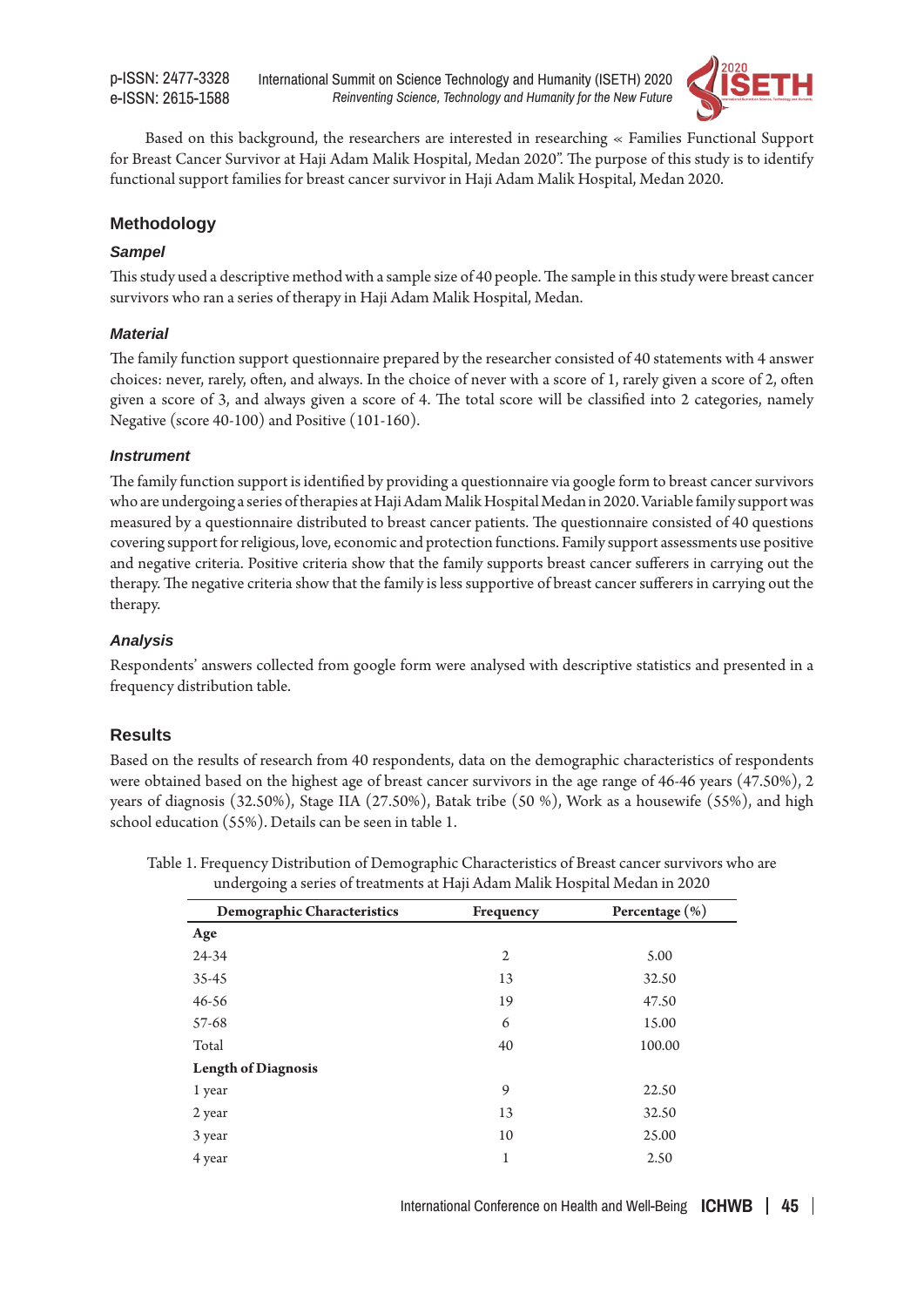

International Summit on Science Technology and Humanity (ISETH) 2020 *Reinventing Science, Technology and Humanity for the New Future*

p-ISSN: 2477-3328 e-ISSN: 2615-1588

| Demographic Characteristics | Frequency      | Percentage (%) |
|-----------------------------|----------------|----------------|
| 5 year                      | 6              | 15.00          |
| 6 year                      | $\mathbf{1}$   | 2.50           |
| Total                       | 40             | 100.00         |
| Stadium                     |                |                |
| I                           | $\mathbf{1}$   | 2.50           |
| $\rm IIA$                   | $11\,$         | 27.50          |
| <b>IIB</b>                  | 8              | 20.00          |
| <b>IIIA</b>                 | 9              | 22.50          |
| $\rm IIIB$                  | $10\,$         | 25.00          |
| ${\rm IV}$                  | $\mathbf{1}$   | 2.50           |
| Total                       | 40             | 100.00         |
| Ethnic                      |                |                |
| <b>Batak</b>                | 20             | 50.00          |
| Karo                        | 7              | 17.50          |
| Jawa                        | $10\,$         | 25.00          |
| Melayu                      | $\mathbf{1}$   | 2.50           |
| Mandailing                  | $\mathbf{1}$   | 2.50           |
| Minang                      | $\mathbf{1}$   | 2.50           |
| Total                       | 40             | 100.00         |
| Profession                  |                |                |
| Farmer                      | $\sqrt{2}$     | 5.00           |
| Entrpreunership             | 6              | 15.00          |
| Government employees        | 7              | 17.50          |
| Pension                     | $\mathbf{1}$   | 2.50           |
| Housewife                   | 22             | 55.00          |
| Honorary                    | $\,1$          | 2.50           |
| College student             | $\mathbf{1}$   | 2.50           |
| Total                       | 40             | 100.00         |
| <b>Education</b>            |                |                |
| <b>SD</b>                   | $\mathfrak{2}$ | 5.00           |
| <b>SMP</b>                  | $\,1$          | $2.50\,$       |
| <b>SMA</b>                  | $22\,$         | 55.00          |
| Diploma 3                   | $\sqrt{2}$     | 5.00           |
| Bachelor                    | 13             | 32.50          |
| Total                       | 40             | 100.00         |

The results showed 82.5% support for positive family functions support (82.5%) and 17.25% support for negative family functions support. In detail can be seen in table 2.

| Tabel 2. Frequency Distribution Families Functional Support of breast cancer survivors who are undergoing a |
|-------------------------------------------------------------------------------------------------------------|
| series of treatments at Haji Adam Malik Hospital Medan in 2020                                              |

| No. | <b>Families Functional Support</b> | <b>Score Range</b> | <b>Total</b> | Percentage $(\% )$ |
|-----|------------------------------------|--------------------|--------------|--------------------|
|     | Positive                           | 101-160            | 33           | 82.5               |
|     | Negative                           | $40-100$           |              | 17.5               |
|     | Total                              |                    | 40           | 100                |

**46 ICHWB** International Conference on Health and Well-Being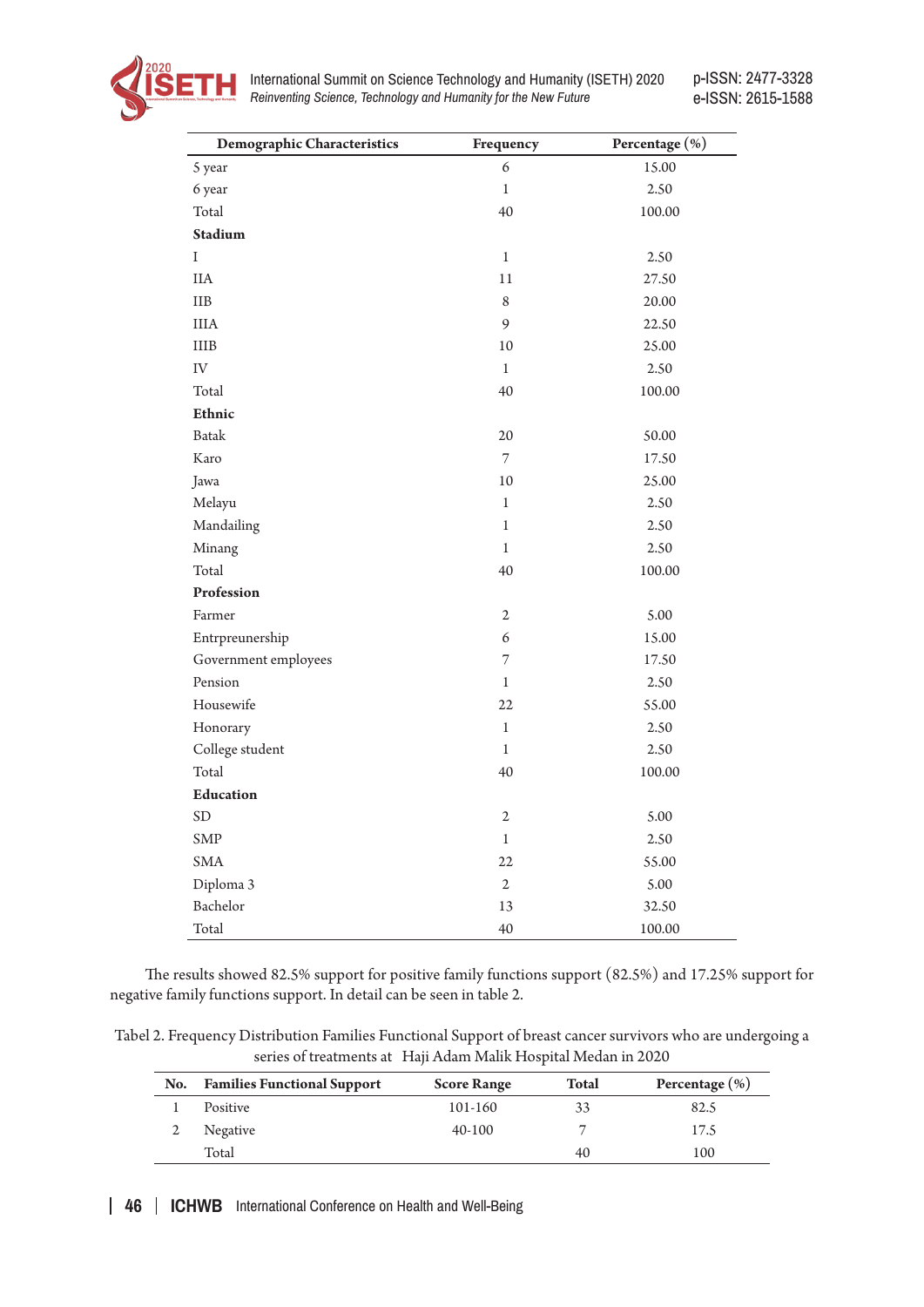

Families function supports is generally positive. Families functions support from the highest to the lowest functions is the religious function (85%), the love function (82.50%), the economic function (82.50%) and the protection function (77.50%). The details can be seen in table 3.

Tabel 3. Frequency Distribution Domain Families Functional Support for breast cancer survivors who are currently undergoing a series of treatments at Haji Adam Malik Hospital Medan in 2020

| No | <b>Families Functional Support</b> | <b>Positive</b> | Percentage $(\% )$ | <b>Negative</b> | Percentage $(\% )$ |
|----|------------------------------------|-----------------|--------------------|-----------------|--------------------|
|    | Religious                          | 34              | 85.00              | 6               | 15.00              |
|    | Love                               | 33              | 82.50              | $\overline{ }$  | 17.50              |
|    | Protection                         | 31              | 77.50              | 9               | 12.50              |
| 4  | Economy                            | 33              | 82.50              |                 | 17.50              |
|    | Total                              |                 |                    | 40              | 100                |

# **Discussion and Conclusion**

#### *Discussion*

Families are caregivers who always motivate, control, schedule and accompany and remind breast cancer patients in undergoing a series of treatments. Family support for survivors undergoing chemotherapy makes survivors no longer feel left out from their group, feels cared for by those around them (family), does not feel isolated from the environment, feels that there are still people who are a place to share feelings and experiences, and no longer feel obliged to alone without any attention from others. These things will foster feelings of empowerment, confidence, feeling valued and also feeling needed (Widyakusuma, 2013).

This is in line with Susilawati's (2015) study of family support which has an impact on increasing selfconfidence in facing the treatment process carried out by cancer patients. Family assistance will make it easier for cancer patients to carry out their activities. So that she feels loved and can overcome the problems she faces, and expresses her feelings openly to her family and can help deal with the problems she is experiencing. Support from the closest family is needed by patients undergoing chemotherapy, especially support from family, friends around. Every time chemotherapy patients come for treatment, they are always accompanied by their families according to a predetermined schedule. Before chemotherapy, the patient first checks a normal blood, otherwise eating normally will not be followed by chemotherapy. The family always reminds the patient of eating patterns and provides healthy food, and during illness, friends or neighbors often visit to see the patient's condition and always provide encouragement during treatment.

Nurjayanti (2019) showed that family support is the best influence on individuals, because this support is what it is. Effective self care will be able to improve the quality of life of cancer patients. To do self-care both independently and with assistance still requires family support so that the quality of life and perspective of cancer patients on life are better. Family support is highly expected by breast cancer patients with emotional support which includes empathy (feeling what other individuals feel), appreciation, love and care (providing time to listen and be heard). Patients who undergo chemotherapy always get support from family, friends around and health care services, motivation to heal themselves while undergoing chemotherapy. Patients are always accompanied by their family during chemotherapy, before chemotherapy, blood checks are always carried out if it is normal then chemotherapy is carried out and if it is not normal then it is not done, always remind chemotherapy patients to avoid cigarette smoke, always be accompanied by family if they do activities / exercise, maintain diet and eating healthy food, and can mengrilekskan mind or tell / share experiences with friends. Since chemotherapy, patients are always visited by their friends or neighbors and always encourage them to undergo treatment.

Support from family, friends and provision of health services is valuable for patients undergoing chemotherapy (Kolin, 2016). The better family support, the better the quality of life of cancer patients, cancer patients who receive support from their closest family will have an influence on sexuality, quality of life and health function (Eda, 2016). Yan et al (2016) also said that social support is adequate support from family members, friends, and neighbors. Higher family income, health insurance plans with lower loans, and the treatment used,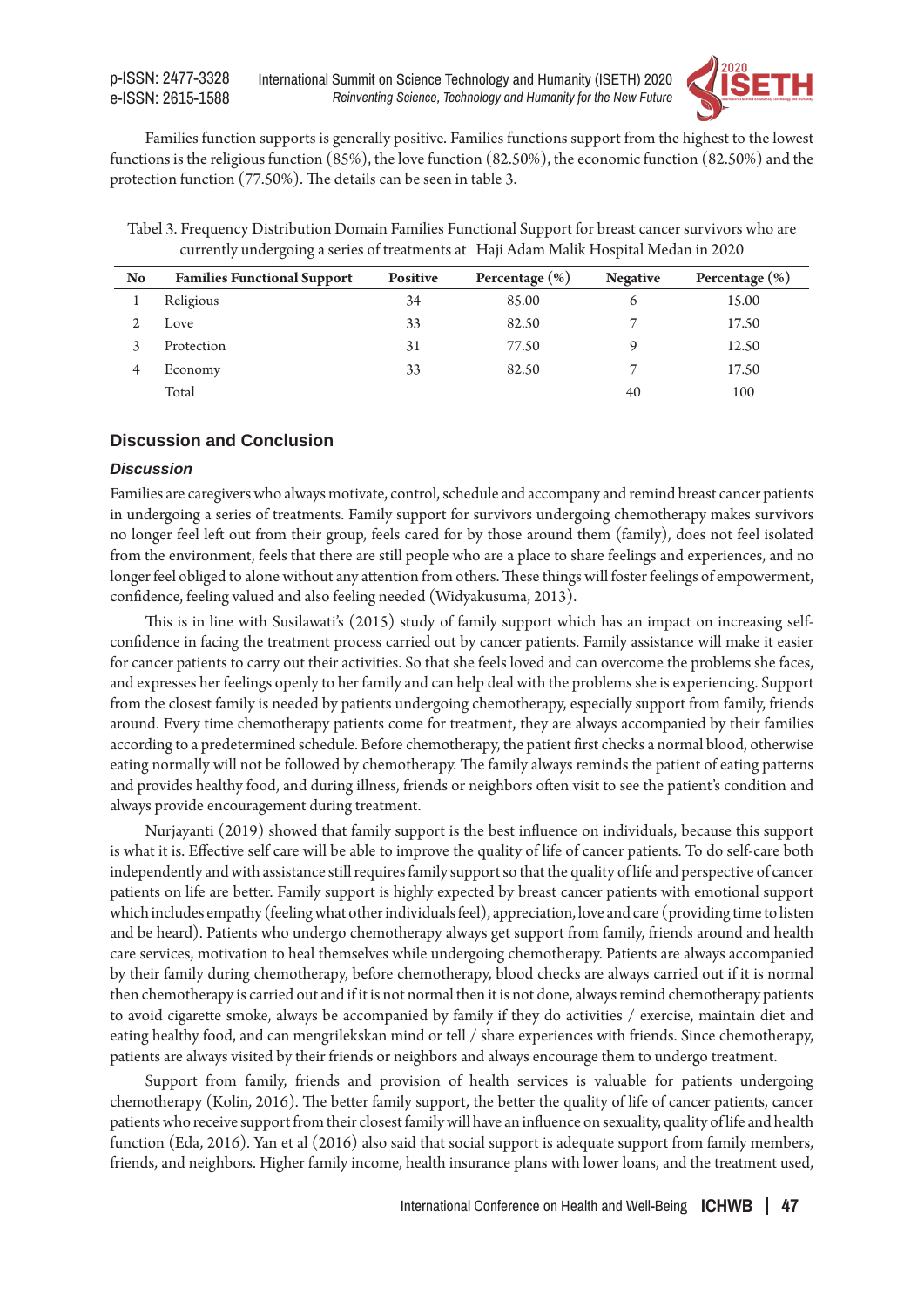

namely traditional Chinese medicine for breast cancer, lead to a better quality of life. Meanwhile, patients who receive or are currently undergoing chemotherapy have a much lower quality of life. The scale of social support and mentoring is related to improving the quality of life of cancer patients.

Social support is needed by patients undergoing chemotherapy, especially support from family and friends around them. Every time a chemotherapy patient comes for treatment, a chemotherapy patient is always accompanied by his family according to a predetermined schedule. Before chemotherapy, the patient first checks a normal blood, otherwise eating normally will not be followed by chemotherapy. The family always reminds the patient of eating patterns and provides healthy food, and during illness, friends or neighbors often visit to see the patient's condition and always provide encouragement during treatment.

# *Conclusion*

Family functions support from the highest to the lowest functions are religious functions, loving functions, economic functions and protection functions. Families need to apply assistance in carrying out family functions in terms of supporting cancer patients in implementing treatment to prevent cancer metastases and increasing the life expectancy of breast cancer survivors. It is hoped that the family can increase family support in the protection function by providing a sense of security and feeling protected.

# **Acknowledgement**

Researchers would like to thank the University of North Sumatra for providing support and facilities in completing this research. Researchers would like to thank the respondents.

# **References**

Balitbangkes. (2018). Main results of basic health research (Riskesdas) 2018. *RISKESDAS*.

- Dumrongpanapakorn, P., & Liamputtong, P. (2017). Social support and coping means: The lived experiences of Northeastern Thai women with breast cancer. *Health Promotion International*, *32*(5), 768–777. https:// doi.org/10.1093/heapro/dav023
- Eda, L. N. (2016). Quality of Life of Post Chemotherapy Breast Cancer Patients in SMC RS TELOGOREJO. *Jurnal Ilmu Keperawatan dan Kebidanan*, *8* (2).
- Friedman. (2013). Family Nursing. Yogyakarta: Gosyen Publishing
- Halimatussakdiah, & Junardi. (2017). *Risk Factors for Chemotherapy Compliance in Breast Cancer Patients*. 415– 424.
- Husni, M., Romadoni, S., & Rukiyati, D. (2015). Relationship between Family Support and Quality of Life for Breast Cancer Patients in Surgical Inpatient Services at Dr . Mohammad Hoesin Palembang in 2012. *Keperawatan Sriwijaya*, *2*(2355), 77–83.
- IARC. (2013). Latest world cancer statistics GLOBOCAN 2012: Estimated Cancer Incidence, Mortality and Prevalence Worldwide in 2012. https://doi.org/10.1002/ijc.27711
- Kolin, M. Y. K., Warjiman, W., & Mahdalena, M. (2016). Quality of Life for Cancer Patients Undergoing Chemotherapy. *Jurnal Keperawatan Suaka Insan*, *1*(1), 1-12.
- Lubis, N. L., & Elysabet, M. (2017). *The Correlation of Self-Conception of the Women Affected by Breast Cancer experiencing anxiety due to chemotherapy treatment in Dr. Pirngadi Regional General Hospital, Medan*. *81*(Icosop 2016), 174–179. https://doi.org/10.2991/icosop-16.2017.25
- Lubis, N. L., & Hasnida, H. (2016). *The Intervention of Social Support on Cancer Cervix Patiens in Medan*. Indonesia: The 1st Public Health International Conference (PHICo)-FKM USU.
- Nahdya. (2017). *Cancer Patient Assistance*.
- Nurjayanti, I. (2019). Family Support in Breast Cancer Patients with Chemotherapy at PKU Muhammadiyah Yogjakarta Hospital. *Jurnal Keperawatan*, *17*(1).
- Nurhidayati, T., & Rahayu, D. A. (2017). Spouse Support for Breast Ca Patients Undergoing Chemotherapy

**48 ICHWB** International Conference on Health and Well-Being